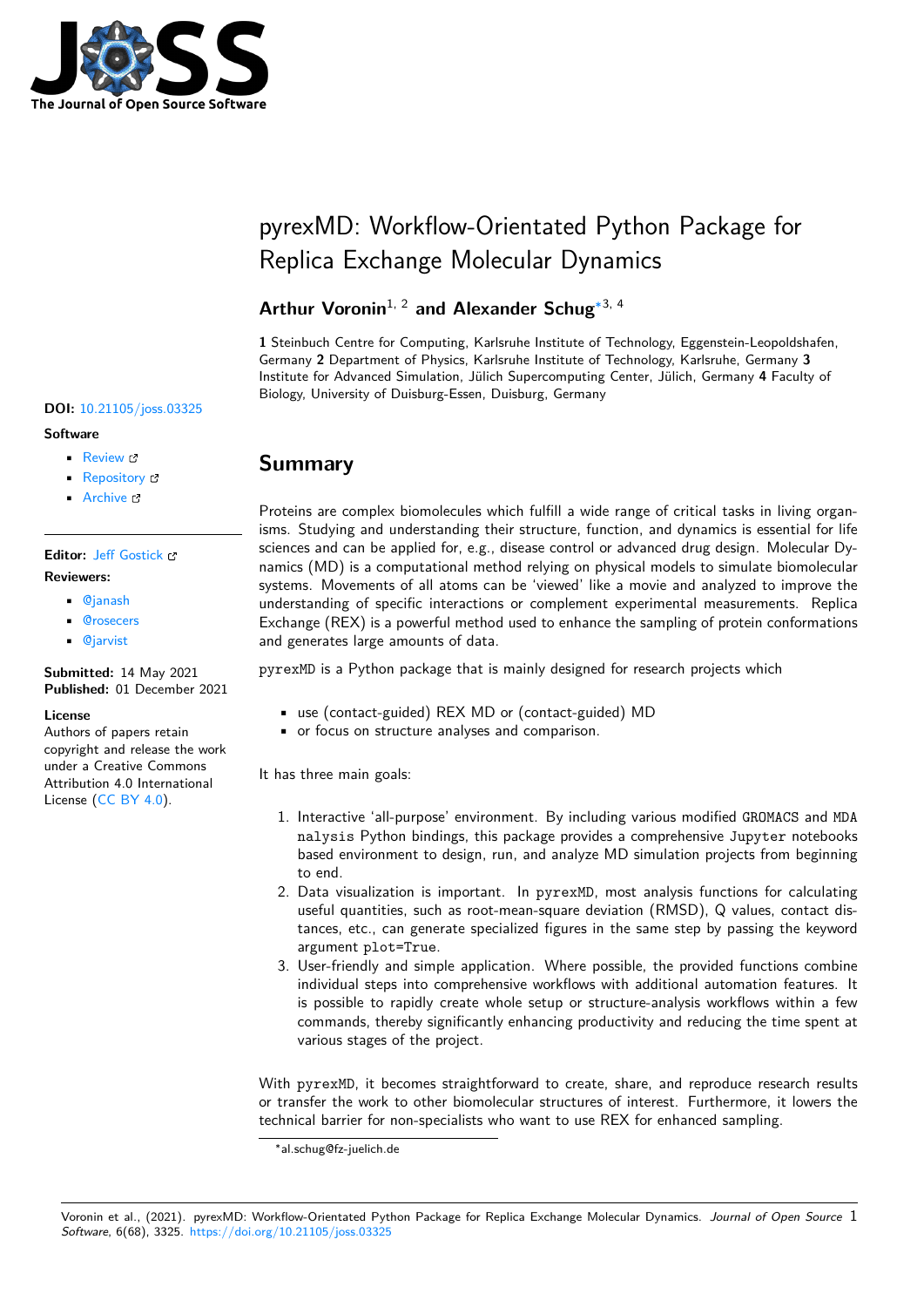

### **Theoretical background**

Biomolecular function is often accompanied by slow conformational transitions, typically in the order of µs to s. MD simulations, however, integrate over time in 1-2 fs steps, which makes in-silico studies of proteins computationally demanding. This can lead to incomplete sampling of conformational space as, e.g., proteins can become trapped in specific conformations. One possibility to overcome this problem is to use enhanced-sampling techniques such as REX (Sugita & Okamoto, 1999; Zhang et al., 2005). REX simulates N non-interacting copies ("replicas") of a system at different temperatures  $\mathsf{T}_i.$  After predefined time intervals, adjacent replicas can be exchanged which leads to a walk in temperature space, speeding up sampling while conserving thermodynamic properties. REX is therefore suited to obtain physic[ally meaningful ensembles o](#page-5-0)f [a biomolecular stru](#page-5-1)cture at specific temperatures. Based on the chosen temperature range and distribution, native-like conformations can be obtained within a single run. Depending on the research goal, it is beneficial to integrate additional theoretically (Schug et al., 2009) or experimentally derived (Perilla et al., 2017) biases into REX simulations to restrict the sampling space and thus effectively lower computational costs.

## **Stateme[nt of need](#page-5-2)**

Analyzing simulation studies using REX manually is extremely arduous and time-consuming. REX simulations usually not only require knowledge of various program tools but also consist of many individual steps, ranging from simulation setup and pre-processing over testing and simulation-monitoring to post-processing and data analyses. Furthermore, REX can generate terabytes of data and requires a systematic handling of I/O.

One of the most used software packages for MD is GROMACS (Van Der Spoel et al., 2005), a free open-source solution providing many different force fields, such as GROMOS (Schmid et al., 2011), AMBER (Wang et al., 2004), CHARMM (Bjelkmar et al., 2010), or OPLS (Jorgensen et al., 1996). The core functionality of GROMACS can be extended by plug-ins, such as PLUMED (Bonomi et al., 2009; Tribello et al., 2014) or SSAGES [\(Sidky et al., 2018](#page-5-3)). Such plug-ins implement additional algorithms and enhanced-sampling methods which [interact](#page-5-4) [during the M](#page-5-4)D simulatio[n itself or can give a](#page-5-5)ccess to user-[defined collective variab](#page-4-0)les for new t[ypes of analyses.](#page-4-1)

pyrexMD on the [other hand focuses o](#page-4-2)n [facilitating, assisting](#page-5-6), and autom[ating the simulatio](#page-5-7)n setup and post-simulation analyses. It provides efficient and robust methods for setting up optimized (contact-guided) REX MD or MD simulations. Furthermore, it offers many intuitive and user-friendly structure analyses and comparison functions to explore the large I/O sets generated by REX.

Examples of currently available functions include:

- setup of systems for MD or REX MD simulations
- integration of bias contacts and bias potentials
- topology comparison functions for consistency checks across different systems or replicas
- trajectory viewer and interactive plots
- wide range of functions related to structure analyses and comparison (e.g. contact maps/distances, RMSD, Q values, global distance test, local accuracy, dihedrals, cluster analyses, etc.)
- easy and interactive data visualization
- automation features and default-parameter switches

pyrexMD efficiently integrates and extends the following popular MD-related Python packages: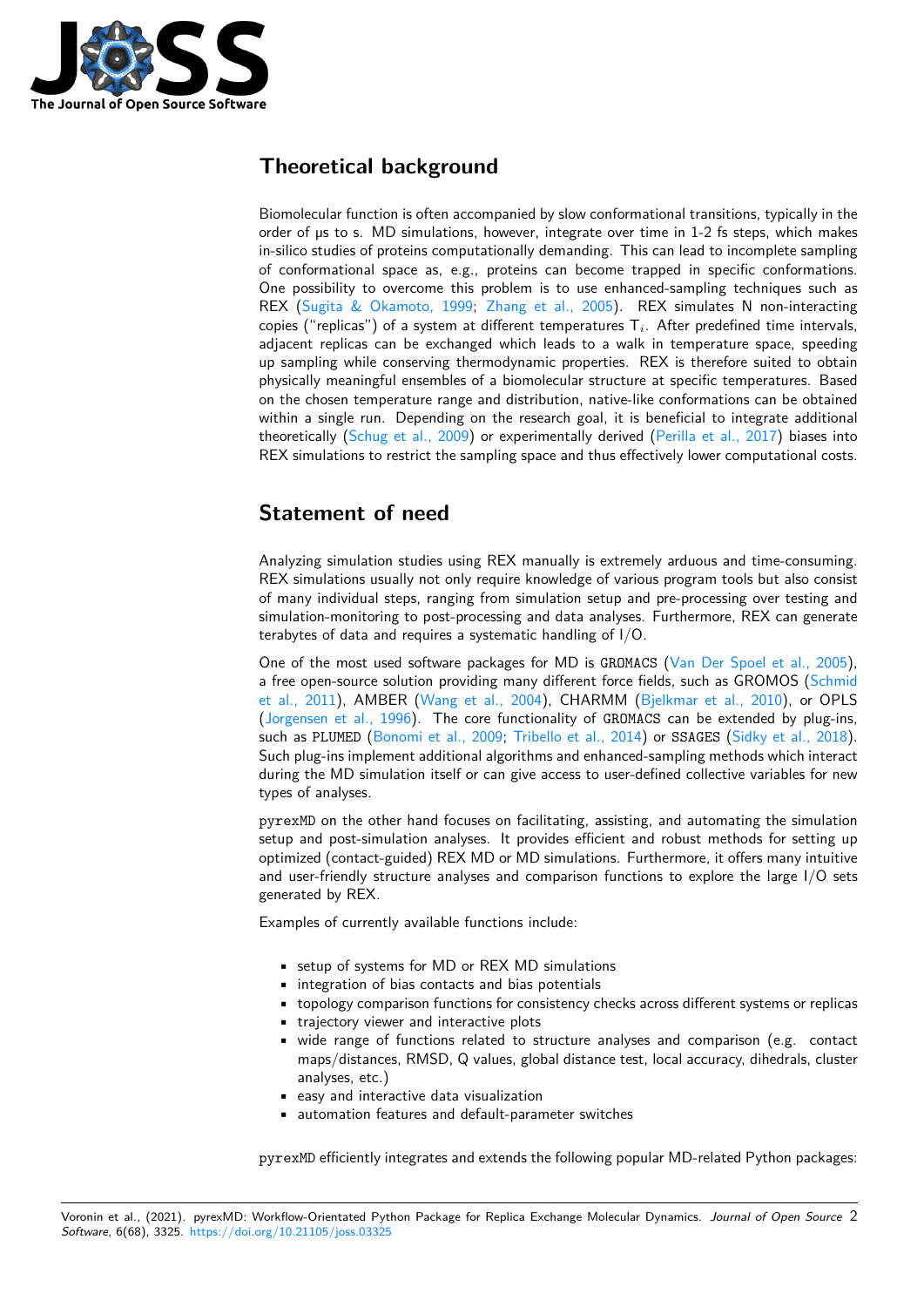

- MDAnalysis (Gowers et al., 2016; Michaud-Agrawal et al., 2011),
- GromacsWrapper (Beckstein et al., 2019),
- nglview (Nguyen et al., 2018).

By covering various [important aspects,](#page-4-3) pyrexMD [allows to execute th](#page-4-4)e whole project from beginning to end witho[ut switching to other](#page-4-5) programs which unnecessarily interrupts the workflow and of[ten requires know-ho](#page-4-6)w of different command-line syntaxes. Alongside many workflow-orientated functions, it also adds a variety of useful general functions and workloadreducing improvements, such as an integrated trajectory viewer, interactive figures linked to a trajectory or generation of multi-panel figures from saved .pickle files to reuse individual or old figures without requiring the explicit data set.

### **Example applications**

pyrexMD was initially developed in the course of (Voronin et al., 2020). Currently, it is successfully applied in ongoing REX studies on protein and RNA structure refinement.

Figs. 1-3 exemplarily show a small selection of possible data visualizations after performing analyses with pyrexMD. Fig. 1 displays the application of the trajectory viewer with an interactive plot. Fig. 2 shows a true-positive-rate a[nalysis of predicted b](#page-5-8)ias contacts which are considered for a contact-guided REX simulation. Fig. 3 visualizes the local accuracy of conformations based on a global distance test for models obtained from a REX study.





Voronin et al., (2021). pyrexMD: Workflow-Orientated Python Package for Replica Exchange Molecular Dynamics. *Journal of Open Source* 3*Software*, 6(68), 3325. https://doi.org/10.21105/joss.03325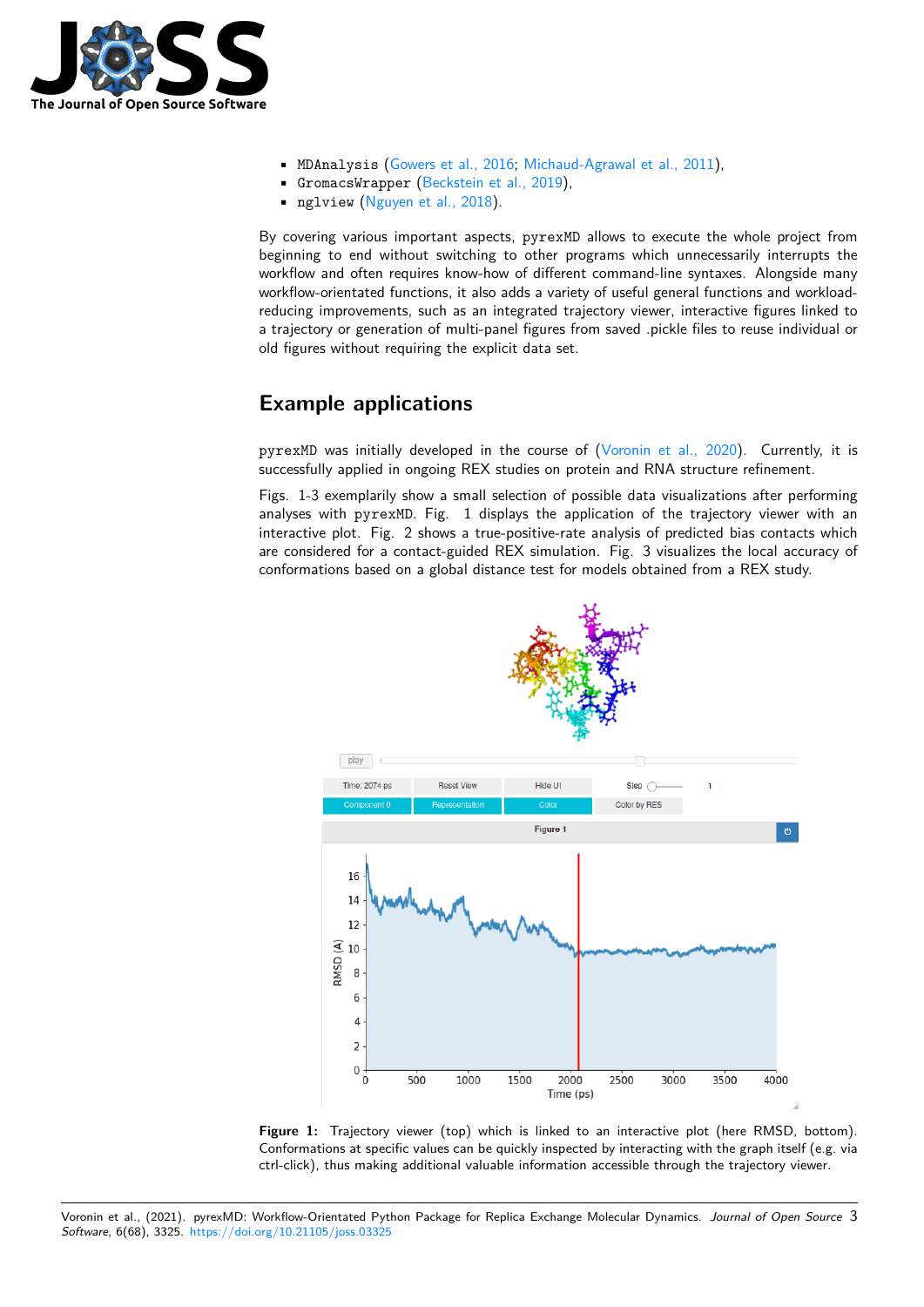



Figure 2: Analysis of the true positive rate (TPR) for bias contacts with pyrexMD. The figure exemplarily shows the TPR of the considered bias contacts together with other relevant value guidelines for contact-guided REX (Voronin et al., 2020), such as a minimal TPR threshold of 75% (red) and a suggested optimal number of contacts between L/2 and L (orange), where L denotes the biomolecular sequence length.



**Figure 3:** Local accuracy of REX-generated protein models sorted by GDT scores. The so-called global distance test (GDT) is a method for structure evaluation similar to the root-mean-square deviation (RMSD). This figure clearly shows how good each model part is refined compared to a reference structure. Each residue is color-coded to represent the CA-CA distance between the model and reference structure after fitting. The two corresponding GDT score variants Total Score (TS) and High Accuracy (HA) are shown on the left side.

Voronin et al., (2021). pyrexMD: Workflow-Orientated Python Package for Replica Exchange Molecular Dynamics. *Journal of Open Source* 4*Software*, 6(68), 3325. https://doi.org/10.21105/joss.03325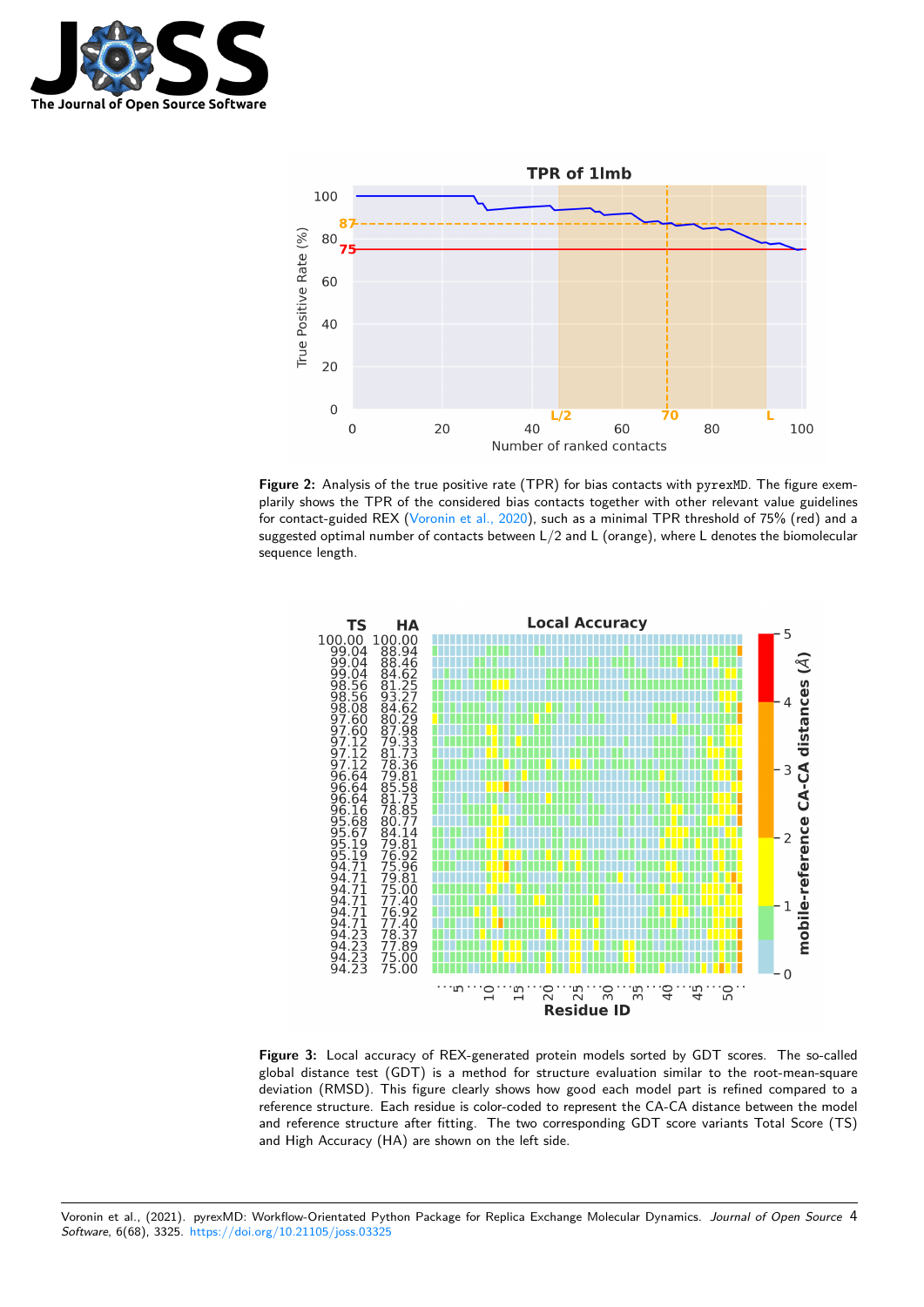

# **Availability**

pyrexMD is free and open source. It is published under the MIT license. You can download the package at https://github.com/KIT-MBS/pyrexMD. Both online documentation and quick guide can be accessed via https://kit-mbs.github.io/pyrexMD

# **Ackno[wledgments](https://github.com/KIT-MBS/pyrexMD)**

We want to thank all developers and contributors of MDAnalysis as the backbone of pyrexMD allowing us to parse and analyze MD-related data files.

This work is supported by the Helmholtz Association Initiative and Networking Fund under project number ZT-I-0003. The authors gratefully acknowledge the Gauss Centre for Supercomputing e.V. (www.gauss-centre.eu) for funding this project by providing computing time through the John von Neumann Institute for Computing (NIC) on the GCS Supercomputer JUWELS at Jülich Supercomputing Centre (JSC). This work was also performed on the HoreKa supercomputer funded by the Ministry of Science, Research and the Arts Baden-Württemberg and by the Federal Ministry of Education and Research.

# **References**

- Beckstein, O., Lacerda, P., Domański, J., Dotson, D., Heavey, T., White, A., Gowers, R., Linke, M., Kenney, I., Cody, Fan, S., Somogyi, A., denniej0-2, Loche, P., Mohebifar, M., & Berg, A. (2019). *Becksteinlab/GromacsWrapper: Release 0.8.0* (release-0.8.0) [Computer software]. Zenodo. https://doi.org/10.5281/zenodo.2654393
- <span id="page-4-5"></span>Bjelkmar, P., Larsson, P., Cuendet, M. A., Hess, B., & Lindahl, E. (2010). Implementation of the CHARMM Force Field in GROMACS: Analysis of Protein Stability Effects from Correction Maps, Vi[rtual Interaction Sites, and Water Models.](https://doi.org/10.5281/zenodo.2654393) *Journal of Chemical Theory and Computation*, *6*(2), 459–466. https://doi.org/10.1021/ct900549r
- <span id="page-4-0"></span>Bonomi, M., Branduardi, D., Bussi, G., Camilloni, C., Provasi, D., Raiteri, P., Donadio, D., Marinelli, F., Pietrucci, F., Broglia, R. A., & others. (2009). PLUMED: A portable plugin for free-energy calculations with molecular dynamics. *Computer Physics Communications*, *180*(10), 1961–1972. https://doi.[org/10.1016/j.cpc.2009.05.011](https://doi.org/10.1021/ct900549r)
- <span id="page-4-2"></span>Gowers, Richard J., Linke, Max, Barnoud, Jonathan, Reddy, Tyler J. E., Melo, Manuel N., Seyler, Sean L., Domański, Jan, Dotson, David L., Buchoux, Sébastien, Kenney, Ian M., & Beckstein, Oliver. (2016). MDAnalysis: A Python Package for the Rapid Analysis of Molecula[r Dynamics Simulations. In Sebastian Be](https://doi.org/10.1016/j.cpc.2009.05.011)nthall & Scott Rostrup (Eds.), *Proceedings of the 15th Python in Science Conference* (pp. 98–105). https: //doi.org/10.25080/Majora-629e541a-00e
- <span id="page-4-3"></span>Jorgensen, W. L., Maxwell, D. S., & Tirado-Rives, J. (1996). Development and Testing of the OPLS All-Atom Force Field on Conformational Energetics and Properties of Organic Liquids. *Journal of the American Chemical Society*, *118*(45), 11225–11236. https:[//doi.](https://doi.org/10.25080/Majora-629e541a-00e) [org/10.1021/ja9621760](https://doi.org/10.25080/Majora-629e541a-00e)
- <span id="page-4-1"></span>Michaud-Agrawal, N., Denning, E. J., Woolf, T. B., & Beckstein, O. (2011). MDAnalysis: A toolkit for the analysis of molecular dynamics simulations. *Journal of Co[mputational](https://doi.org/10.1021/ja9621760) [Chemistry](https://doi.org/10.1021/ja9621760)*, *32*(10), 2319–2327. https://doi.org/10.1002/jcc.21787
- <span id="page-4-6"></span><span id="page-4-4"></span>Nguyen, H., Case, D. A., & Rose, A. S. (2018). NGLview–interactive molecular graphics for Jupyter notebooks. *Bioinformatics*, *34*(7), 1241–1242. https://doi.org/10.1093/ bioinformatics/btx789